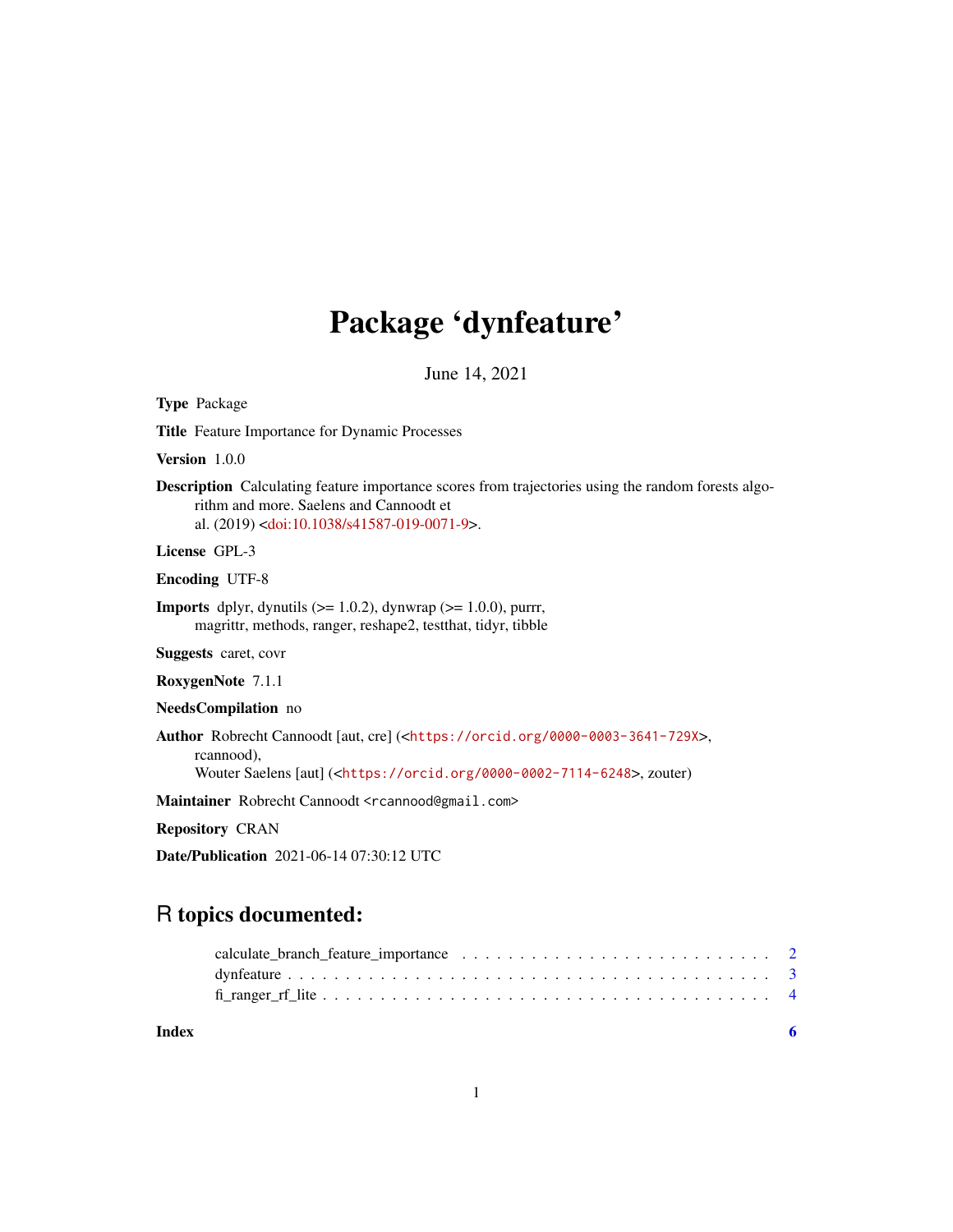<span id="page-1-0"></span>calculate\_branch\_feature\_importance

*Calculating feature importances across trajectories*

#### Description

Uses the feature importance measures of [ranger](#page-0-0) or caret. calculate\_overall\_feature\_importance calculates the importance for the whole trajectory, calculate\_milestone\_feature\_importance calculates it for individual milestones (e.g. branching points)

#### Usage

```
calculate_branch_feature_importance(
  trajectory,
  expression_source = "expression",
  fi_method = fi_ranger_rf_lite(),
  verbose = FALSE
\lambdacalculate_branching_point_feature_importance(
  trajectory,
  expression_source = "expression",
  milestones_oi = trajectory$milestone_ids,
  fi_method = fi_ranger_rf_lite(),verbose = FALSE
\lambdacalculate_cell_feature_importance(
  trajectory,
  expression_source = "expression",
  fi_method = fi_ranger_rf_lite(),
  verbose = FALSE
\lambdacalculate_milestone_feature_importance(
  trajectory,
  expression_source = "expression",
  milestones_oi = NULL,
  fi_method = fi_ranger_rf_lite(),
  verbose = FALSE
\mathcal{L}calculate_overall_feature_importance(
  trajectory,
  expression_source = "expression",
  fi_method = fi_ranger_rf_lite(),
  verbose = FALSE
```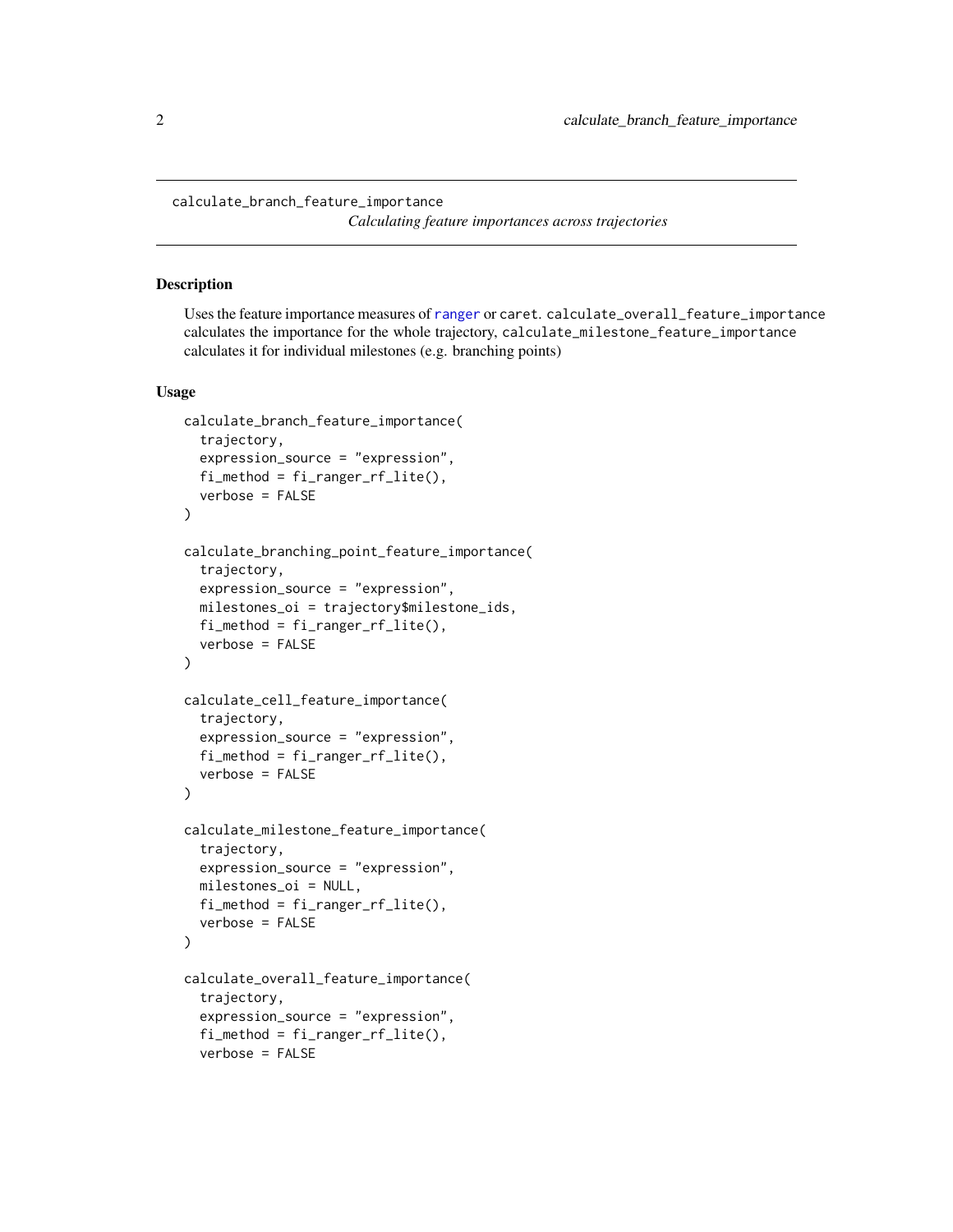#### <span id="page-2-0"></span>dynfeature 3

 $\mathcal{L}$ 

```
calculate_waypoint_feature_importance(
  trajectory,
  expression_source = "expression",
 waypoints = NULL,
  fi_method = fi_ranger_rf_lite(),
  verbose = FALSE
)
```
#### Arguments

| trajectory | A trajectory object containing expression values and a trajectory. |  |  |  |
|------------|--------------------------------------------------------------------|--|--|--|
|            |                                                                    |  |  |  |

| expression_source |  |  |
|-------------------|--|--|
|                   |  |  |

The expression data matrix, with features as columns.

- If a matrix is provided, it is used as is.
- If a character is provided, trajectory[[expression\_source]] should contain the matrix.
- If a function is provided, that function will be called in order to obtain the expression (useful for lazy loading).

| fi_method | A feature importance method. Default: fi_ranger_rf_lite(). Check?fi_methods<br>for a full list of available feature importance methods. |
|-----------|-----------------------------------------------------------------------------------------------------------------------------------------|
| verbose   | Whether to print out extra information.                                                                                                 |
|           | milestones oi The milestone(s) for which to calculate feature importance                                                                |
| waypoints | The waypoints, optional                                                                                                                 |

#### Value

A data frame with two or more columns, feature\_id, and importance. feature\_id is a column in the trajectory expression matrix. Additional columns may be available depending on the function called.

#### Examples

```
library(dynwrap)
data(example_trajectory)
```
calculate\_overall\_feature\_importance(example\_trajectory)

dynfeature *Feature Importance for Dynamic Processes*

#### Description

Calculating feature importance scores from trajectories using the random forests algorithm.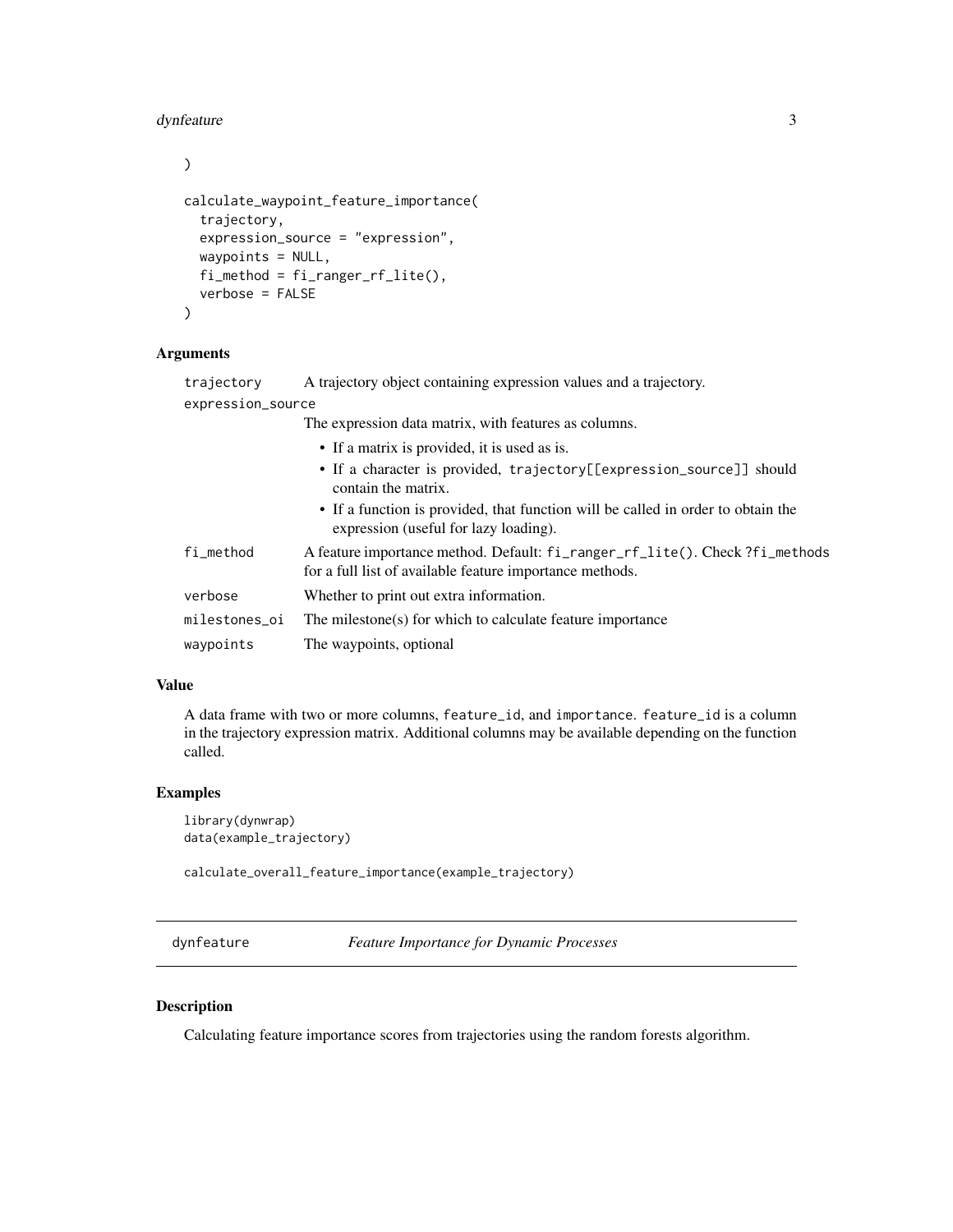#### <span id="page-3-0"></span>Description

Feature Importance methods

#### Usage

```
fi_ranger_rf_lite(
  num_trees = 2000,
 num_variables_per_split = 50,
 num_samples_per_tree = 250,
 min_node_size = 20,
  ...
)
fi_ranger_rf(...)
fi_caret(caret_method, ...)
fi_ranger_rf_tiny(
 num_trees = 100,
 num_variables_per_split = 50,
 num_samples_per_tree = 250,
 min_node_size = 20,
  ...
)
```
#### Arguments

| num_trees               | (fi_ranger_rf_lite) The number of trees to use                                                                |
|-------------------------|---------------------------------------------------------------------------------------------------------------|
| num_variables_per_split |                                                                                                               |
|                         | (fi_ranger_rf_lite) The number of variables to sample per split                                               |
| num_samples_per_tree    |                                                                                                               |
|                         | (fi_ranger_rf_lite) The number of samples to bootstrap per split                                              |
| min_node_size           | (fi_ranger_rf_lite) The minimum node size, no split will be made if the node<br>size is less than this value. |
| $\ddotsc$               | Extra parameters to pass onto the underlying feature importance function.                                     |
| caret_method            | (fi caret) Which caret method to use for feature importance.                                                  |

#### Value

A list containing a helper function for calling a feature importance function.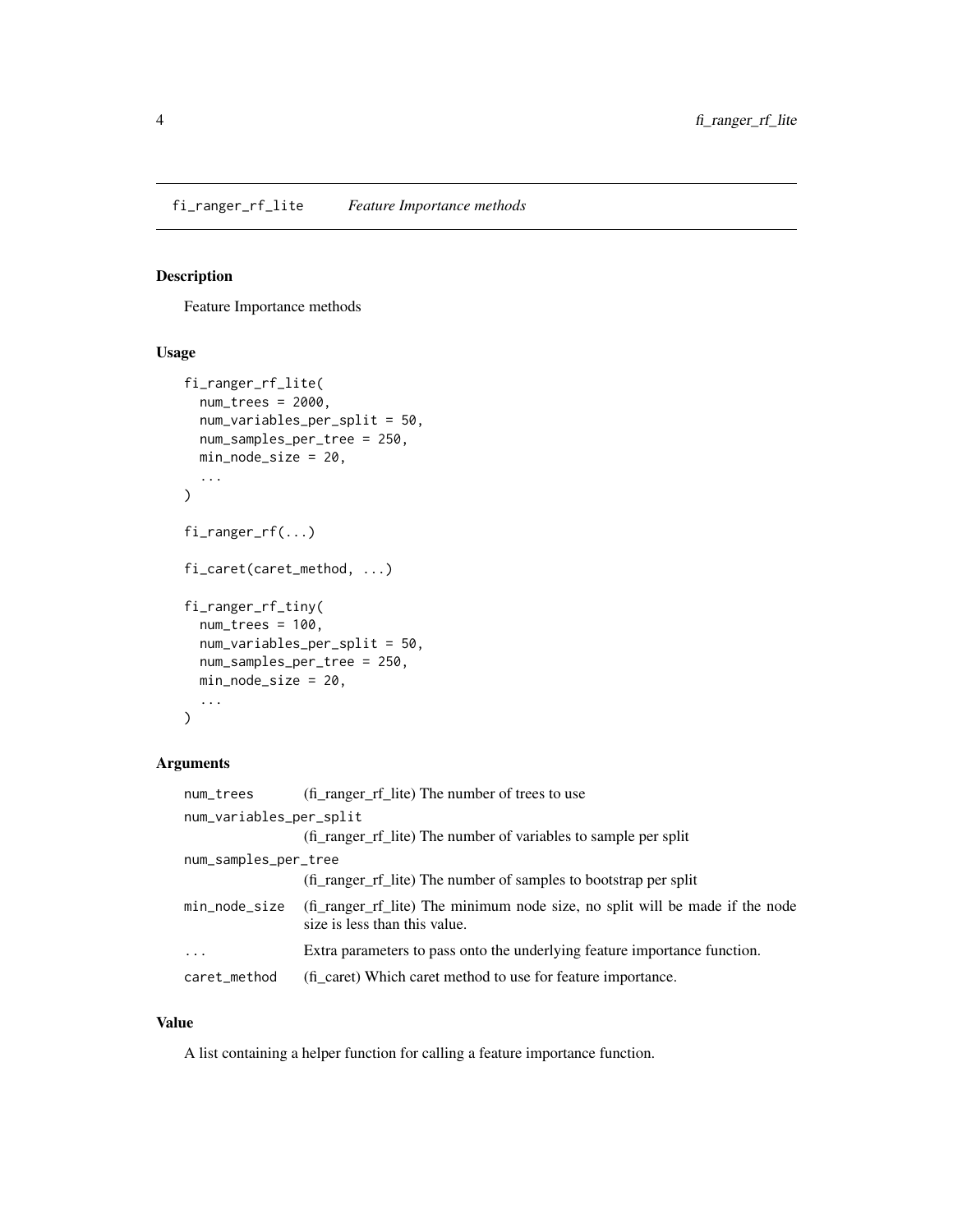fi\_ranger\_rf\_lite 5

#### Examples

library(dynwrap) data(example\_trajectory)

calculate\_overall\_feature\_importance(example\_trajectory, fi\_method = fi\_ranger\_rf())